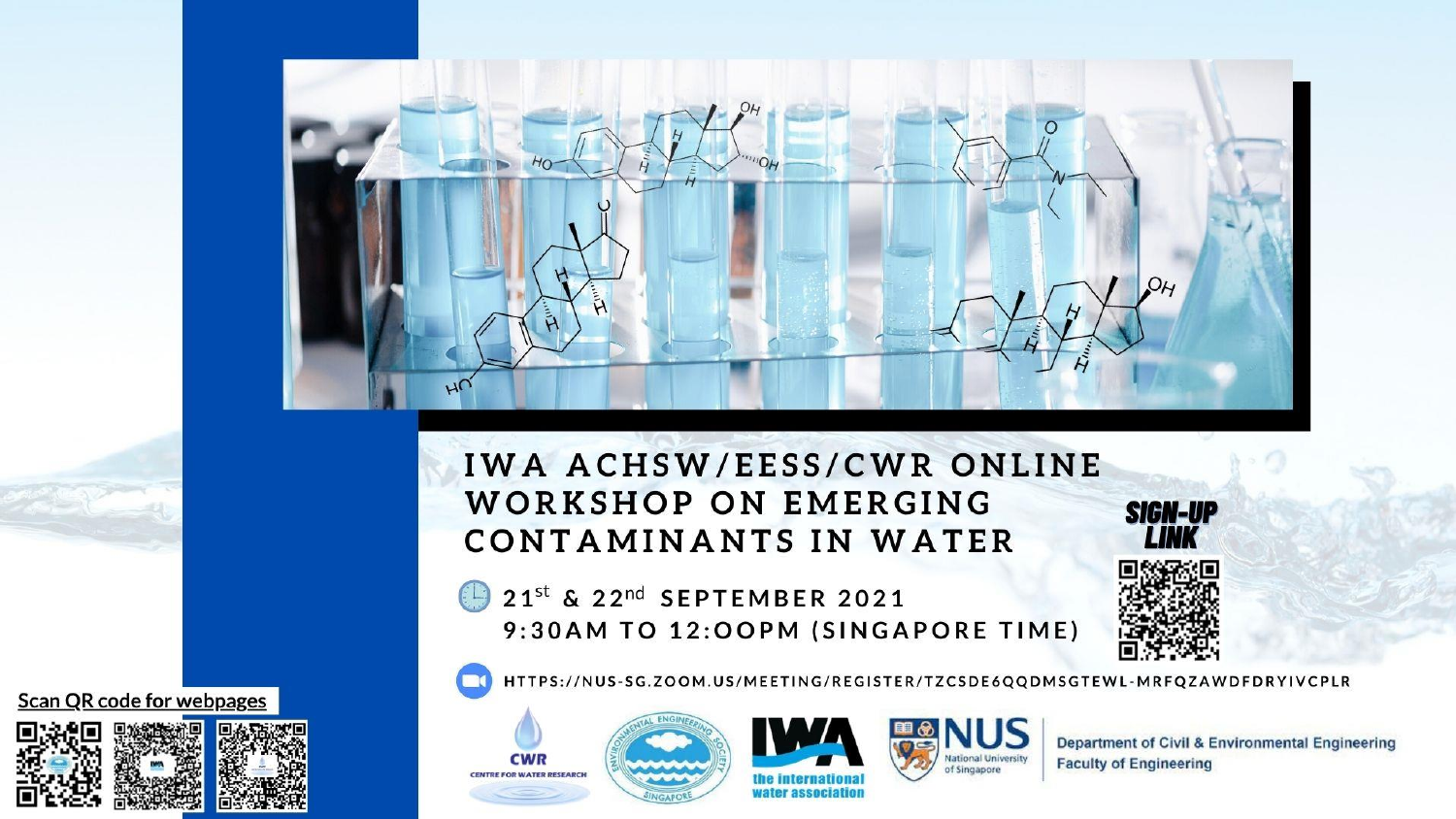### Organizing Committee

#### **Chair:**

Prof Hu Jiangyong, Chair, IWA ACHSW SG Management Committee; President, Environmental Engineering Society of Singapore; Director, Centre for Water Research, CEE, National University of Singapore

#### **Co-Chairs:**

- Dr Rajendra Khanal (Policy Research Institute, Nepal); IWA ACHSW SG Management Committee, Member
- Dr Lim Fang Yee (National University of Singapore); EESS, Council Member

#### **Organizing Committee:**

- Prof Maria Furhacker, University of Natural Resources and Life Sciences, Vienna; Secretary, IWA ACHSW SG Management Committee
- Prof Pedro J Alvarez, Rice University; IWA ACHSW SG Management Committee, Member
- Prof Yunho Lee, Seoul National University; IWA ACHSW SG Management Committee, Member
- Prof Wen-Wei Li, University of Science and Technology of China; IWA ACHSW SG Management Committee, Member
- Dr Christa McArdell, Swiss Federal Institute of Aquatic Science and Technology; IWA ACHSW SG Management Committee, Member
- Prof Thomas Ternes, Federal Institute of Hydrology, Germany; IWA ACHSW SG Management Committee, Member
- Prof Gen-Shuh Wang, National Taiwan University; IWA ACHSW SG Management Committee, Member
- Prof Jan Hofman, University of Bath; IWA ACHSW SG Management Committee, Member
- Dr Cai Qinqing, CWR, Research Fellow
- Dr Shan Junhong, EESS, Chairman of Water and Wastewater Group
- Mr Goh Jun Wei, EESS, Youth Chapter Leader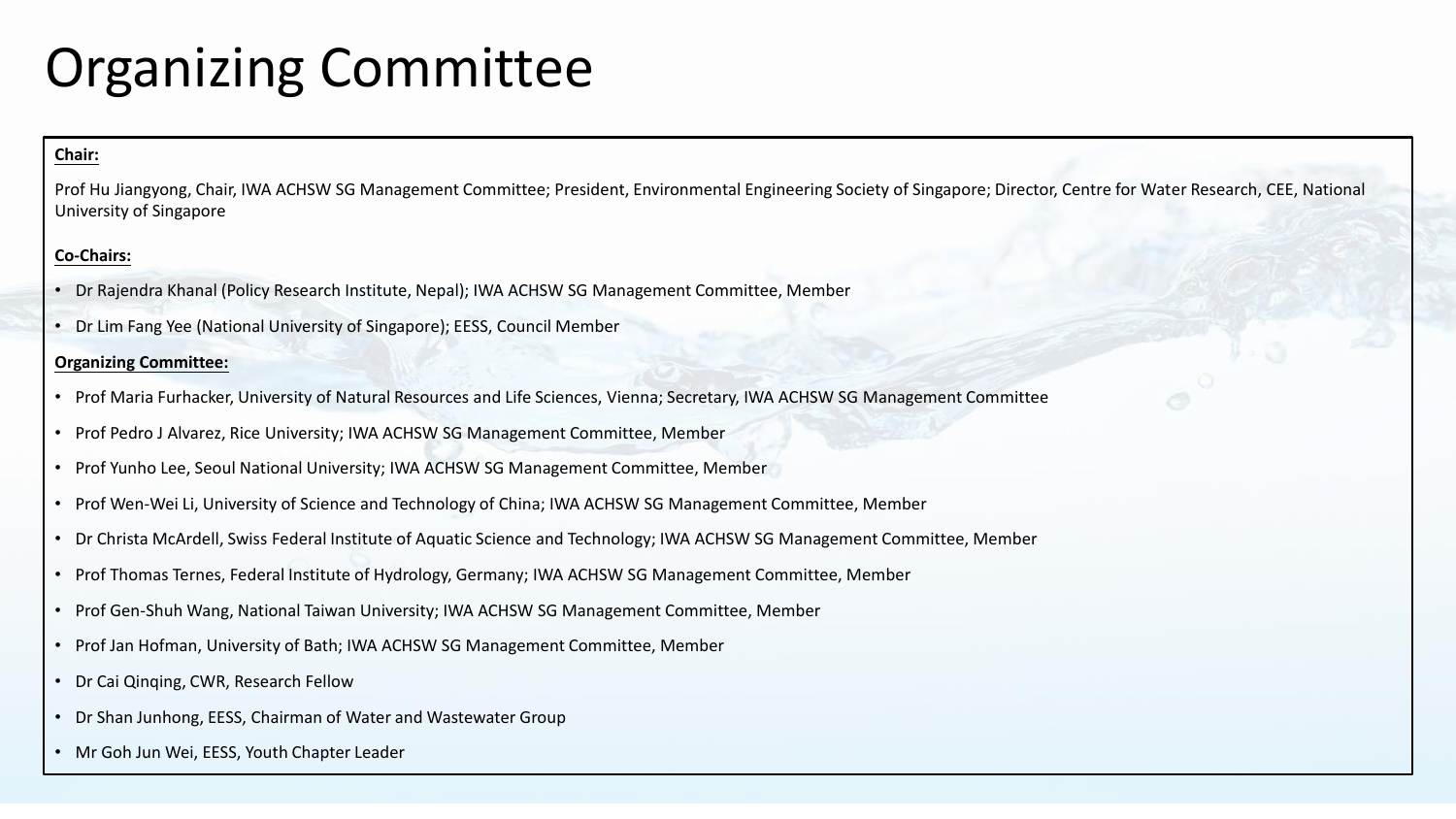## Workshop Programme

### Day 1 (21/9/2021)

| <b>Time</b>        | <b>Title</b>                                                                                                                                    | <b>Invited Speakers</b>                                                 |
|--------------------|-------------------------------------------------------------------------------------------------------------------------------------------------|-------------------------------------------------------------------------|
| $9:30 - 9:40$ am   | Welcome Speech                                                                                                                                  | Prof Hu Jiangyong                                                       |
| <b>Session I</b>   | Occurrence, Monitoring and Toxicity of Micropollutants (Moderated by Dr Rajendra Khanal)                                                        |                                                                         |
| $9:40 - 10:10$ am  | Keynote speech<br>Ecotoxicogenomic and metabolomic approaches to unravel toxicity mechanisms of<br>emerging contaminants in environmental water | Asst/Prof Bae Sungwoo, (National University of<br>Singapore (Singapore) |
| $10:10 - 10:30$ am | Metal-based nanoparticles arriving to wastewater treatment plants: are the<br>concentrations concerning?                                        | Asst/Prof Pabel Cervantes-Avilés, Tecnologico de<br>Monterrey (Mexico)  |
| 10:30 - 10:50 am   | Monitoring of Contaminants of Emerging Concern (CECs) in Urban Water                                                                            | Dr Yan Huang, Singapore's National Water Agency,<br>PUB (Singapore)     |
| $10:50 - 11:10$ am | Environmental Fate and Health Risks of Nanoparticles Released from PPCPs                                                                        | Asst/Prof. Qumber Abbas, Xi'an Jiaotong University<br>(China)           |
| $11:10 - 11:30$ am | Analytical and policy aspects for the management of UV filters in marine<br>environment                                                         | Dr Rajendra Khanal, Policy Research Institute<br>(Nepal)                |
| 11:30 - 11:50am    | Panel Discussion 1 (Moderated by Dr Rajendra Khanal)                                                                                            |                                                                         |